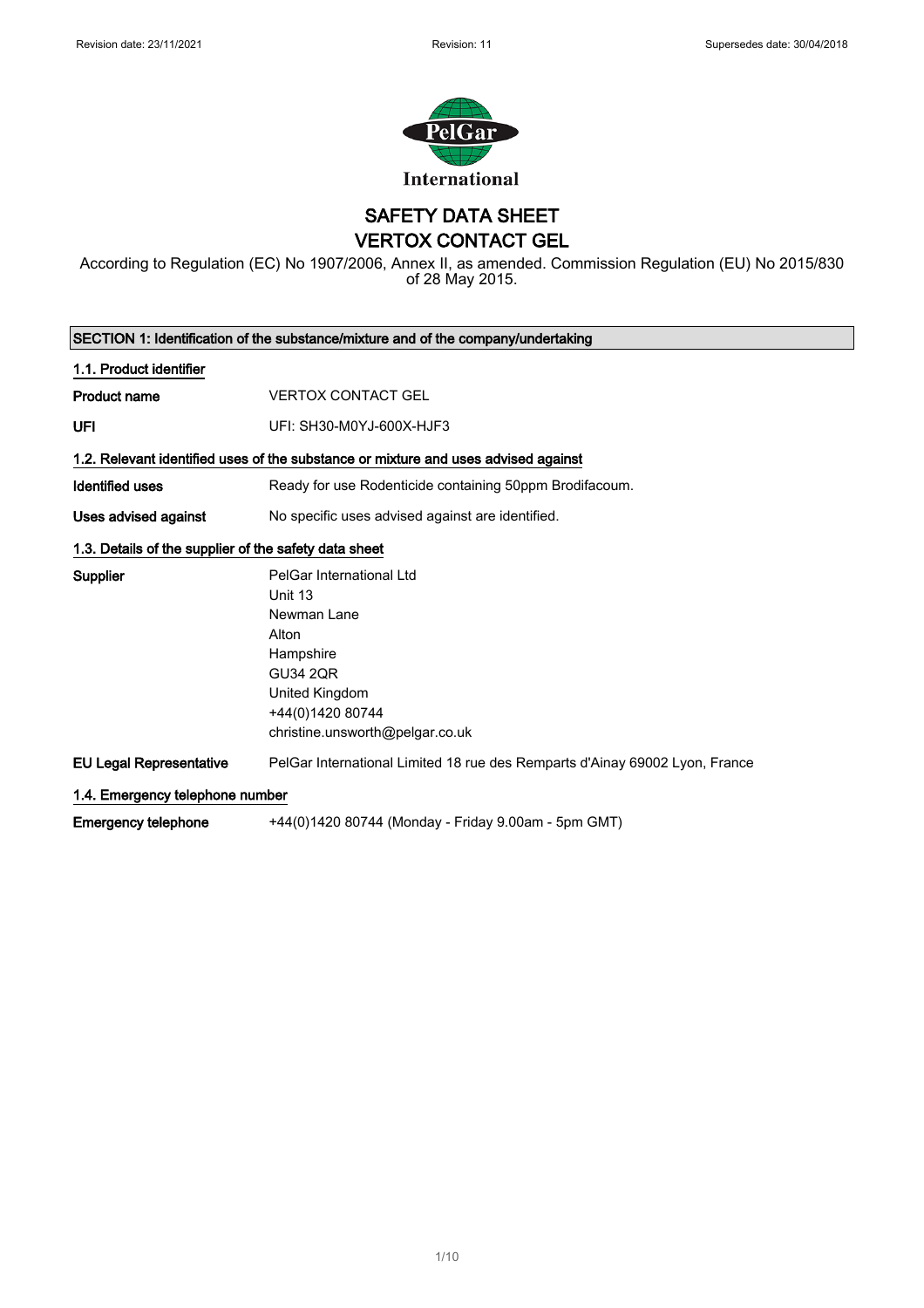| National emergency telephone Austria: +43 1 406 43 43<br>number<br>Belgium: 070 245 245<br>Bulgaria: +359 2 9154 233<br>Croatia: +3851 2348 342<br><b>Cyprus: 1401</b><br>Czech Republic: +420 224 919 293, +420 224 915 402<br>Denmark: +45 8212 1212<br>Estonia: 16662<br>Finland: 0800 147 111<br>France: +33 (0) 145 42 59 59<br>Germany: +44 (0)1420 80744 (9am-5pm Monday- Friday GMT)<br>Greece: (0030) 2107793777<br>Hungary: +36-80-201-199<br>Iceland: (+354) 543 1000 / 112<br>Ireland: Members of Public: +353 (01) 809 2166. (8am-10pm daily)<br>Ireland: Healthcare Professionals: +353 (01) 809 2566 (24 hour service)<br>Italy: 0382-24444 |
|------------------------------------------------------------------------------------------------------------------------------------------------------------------------------------------------------------------------------------------------------------------------------------------------------------------------------------------------------------------------------------------------------------------------------------------------------------------------------------------------------------------------------------------------------------------------------------------------------------------------------------------------------------|
|                                                                                                                                                                                                                                                                                                                                                                                                                                                                                                                                                                                                                                                            |
|                                                                                                                                                                                                                                                                                                                                                                                                                                                                                                                                                                                                                                                            |
|                                                                                                                                                                                                                                                                                                                                                                                                                                                                                                                                                                                                                                                            |
|                                                                                                                                                                                                                                                                                                                                                                                                                                                                                                                                                                                                                                                            |
|                                                                                                                                                                                                                                                                                                                                                                                                                                                                                                                                                                                                                                                            |
|                                                                                                                                                                                                                                                                                                                                                                                                                                                                                                                                                                                                                                                            |
|                                                                                                                                                                                                                                                                                                                                                                                                                                                                                                                                                                                                                                                            |
|                                                                                                                                                                                                                                                                                                                                                                                                                                                                                                                                                                                                                                                            |
|                                                                                                                                                                                                                                                                                                                                                                                                                                                                                                                                                                                                                                                            |
|                                                                                                                                                                                                                                                                                                                                                                                                                                                                                                                                                                                                                                                            |
|                                                                                                                                                                                                                                                                                                                                                                                                                                                                                                                                                                                                                                                            |
|                                                                                                                                                                                                                                                                                                                                                                                                                                                                                                                                                                                                                                                            |
|                                                                                                                                                                                                                                                                                                                                                                                                                                                                                                                                                                                                                                                            |
|                                                                                                                                                                                                                                                                                                                                                                                                                                                                                                                                                                                                                                                            |
|                                                                                                                                                                                                                                                                                                                                                                                                                                                                                                                                                                                                                                                            |
|                                                                                                                                                                                                                                                                                                                                                                                                                                                                                                                                                                                                                                                            |
|                                                                                                                                                                                                                                                                                                                                                                                                                                                                                                                                                                                                                                                            |
| Latvia: +371 67042473                                                                                                                                                                                                                                                                                                                                                                                                                                                                                                                                                                                                                                      |
| Liechtenstein: +44 (0)1420 80744 (9am-5pm Monday- Friday GMT)                                                                                                                                                                                                                                                                                                                                                                                                                                                                                                                                                                                              |
| Lithuania: +370 (85) 2362052                                                                                                                                                                                                                                                                                                                                                                                                                                                                                                                                                                                                                               |
| Luxembourg: 8002 5500                                                                                                                                                                                                                                                                                                                                                                                                                                                                                                                                                                                                                                      |
| Malta: +44 (0)1420 80744 (9am-5pm Monday- Friday GMT)                                                                                                                                                                                                                                                                                                                                                                                                                                                                                                                                                                                                      |
| Netherlands: +31(0)30 274 8888 Healthcare Professionals only                                                                                                                                                                                                                                                                                                                                                                                                                                                                                                                                                                                               |
| Norway: 22 59 13 00                                                                                                                                                                                                                                                                                                                                                                                                                                                                                                                                                                                                                                        |
| Poland: +44 (0)1420 80744 (9am-5pm Monday- Friday GMT)                                                                                                                                                                                                                                                                                                                                                                                                                                                                                                                                                                                                     |
| Portugal: +351 800 250 250                                                                                                                                                                                                                                                                                                                                                                                                                                                                                                                                                                                                                                 |
| Romania: +40213183606                                                                                                                                                                                                                                                                                                                                                                                                                                                                                                                                                                                                                                      |
| Slovakia: +421 2 5477 4166                                                                                                                                                                                                                                                                                                                                                                                                                                                                                                                                                                                                                                 |
| Slovenia: 112                                                                                                                                                                                                                                                                                                                                                                                                                                                                                                                                                                                                                                              |
| Spain: +34 91 562 04 20                                                                                                                                                                                                                                                                                                                                                                                                                                                                                                                                                                                                                                    |
| Sweden: 112 - Begär Giftinformation                                                                                                                                                                                                                                                                                                                                                                                                                                                                                                                                                                                                                        |

## SECTION 2: Hazards identification

| 2.1. Classification of the substance or mixture |                                   |  |
|-------------------------------------------------|-----------------------------------|--|
| Classification (EC 1272/2008)                   |                                   |  |
| Physical hazards                                | Not Classified                    |  |
| Health hazards                                  | Repr. 1A - H360D STOT RE 2 - H373 |  |
| Environmental hazards                           | Not Classified                    |  |
| 2.2. Label elements                             |                                   |  |
| <b>Hazard pictograms</b>                        |                                   |  |
|                                                 |                                   |  |

| Signal word       | Danger                                                                          |
|-------------------|---------------------------------------------------------------------------------|
| Hazard statements | H360D May damage the unborn child.                                              |
|                   | H373 May cause damage to organs (Blood) through prolonged or repeated exposure. |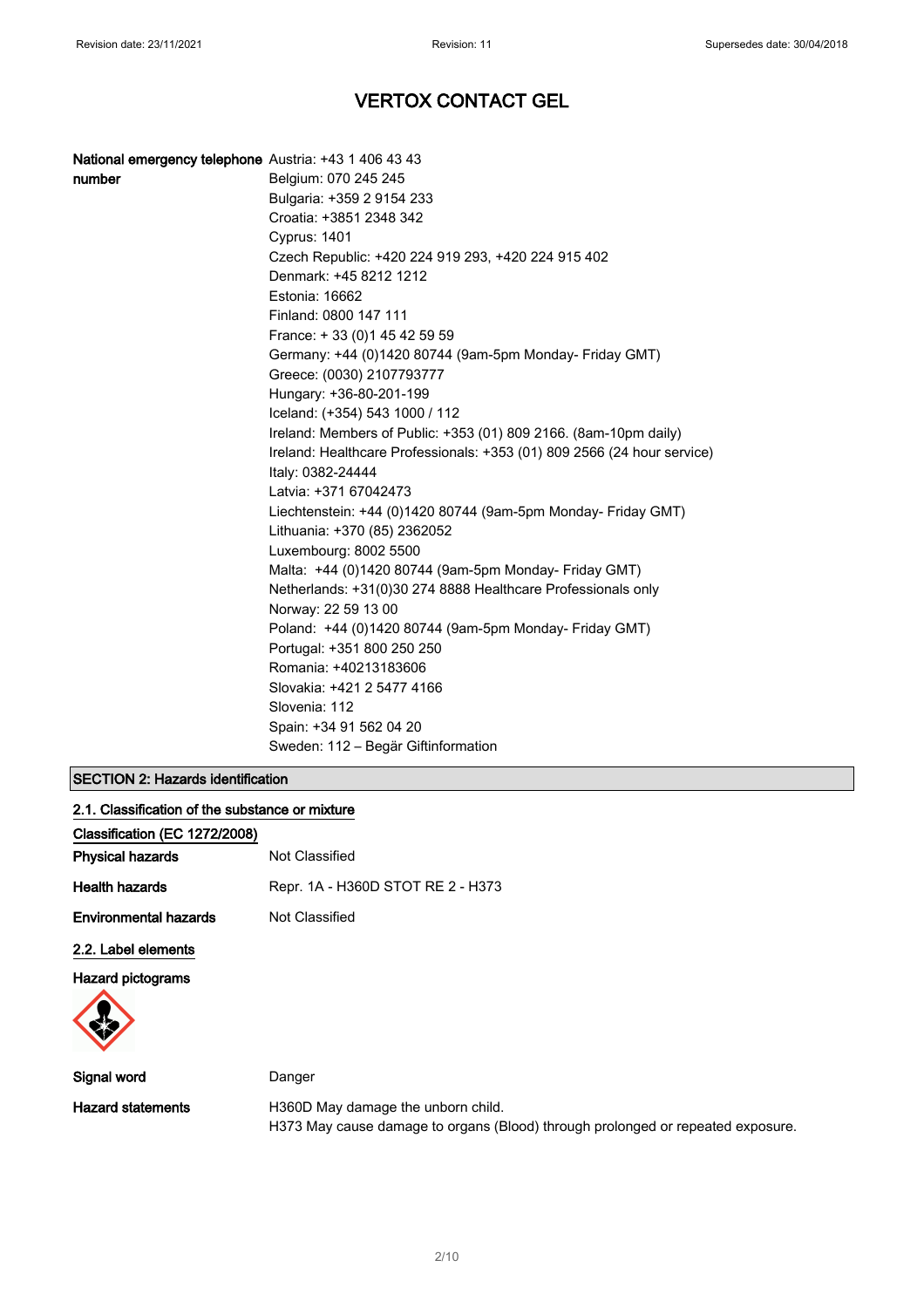| <b>Precautionary statements</b>   | P201 Obtain special instructions before use.<br>P202 Do not handle until all safety precautions have been read and understood.<br>P280 Wear protective gloves.<br>P308+P313 IF exposed or concerned: Get medical advice/ attention.<br>P314 Get medical advice/ attention if you feel unwell.<br>P301+P310 IF SWALLOWED: Immediately call a POISON CENTER/ doctor.<br>P405 Store locked up.<br>P404 Store in a closed container.<br>P501 Dispose of contents/ container in accordance with national regulations. |
|-----------------------------------|------------------------------------------------------------------------------------------------------------------------------------------------------------------------------------------------------------------------------------------------------------------------------------------------------------------------------------------------------------------------------------------------------------------------------------------------------------------------------------------------------------------|
| Supplemental label<br>information | Keep / Store away from foodstuffs, beverages and animal feeding stuffs.                                                                                                                                                                                                                                                                                                                                                                                                                                          |

## 2.3. Other hazards

This product does not contain any substances classified as PBT or vPvB.

## SECTION 3: Composition/information on ingredients

| 3.2. Mixtures                                                                                                                                                                            |                                |
|------------------------------------------------------------------------------------------------------------------------------------------------------------------------------------------|--------------------------------|
| 2,2'-Iminodiethanol                                                                                                                                                                      | < 0.1%                         |
| CAS number: 111-42-2                                                                                                                                                                     | EC number: 203-868-0           |
| Classification<br>Acute Tox. 4 - H302<br>Skin Irrit. 2 - H315<br>Eye Dam. 1 - H318<br>STOT RE 2 - H373                                                                                   |                                |
| <b>BRODIFACOUM (EU)</b>                                                                                                                                                                  | 0.005%                         |
| CAS number: 56073-10-0                                                                                                                                                                   | EC number: 259-980-5           |
| M factor (Acute) = $10$                                                                                                                                                                  | M factor (Chronic) = 10        |
| Classification<br>Acute Tox. 1 - H300<br>Acute Tox. 1 - H310<br>Acute Tox. 1 - H330<br>Repr. 1A - H360D<br><b>STOT RE 1 - H372</b><br>Aquatic Acute 1 - H400<br>Aquatic Chronic 1 - H410 |                                |
| <b>Denatonium Benzoate</b><br>CAS number: 3734-33-6                                                                                                                                      | < 0.1%<br>EC number: 223-095-2 |
| Classification<br>Acute Tox. 4 - H302<br>Aquatic Chronic 3 - H412                                                                                                                        |                                |
| The full text for all hazard statements is displayed in Section 16.                                                                                                                      |                                |

## SECTION 4: First aid measures

## 4.1. Description of first aid measures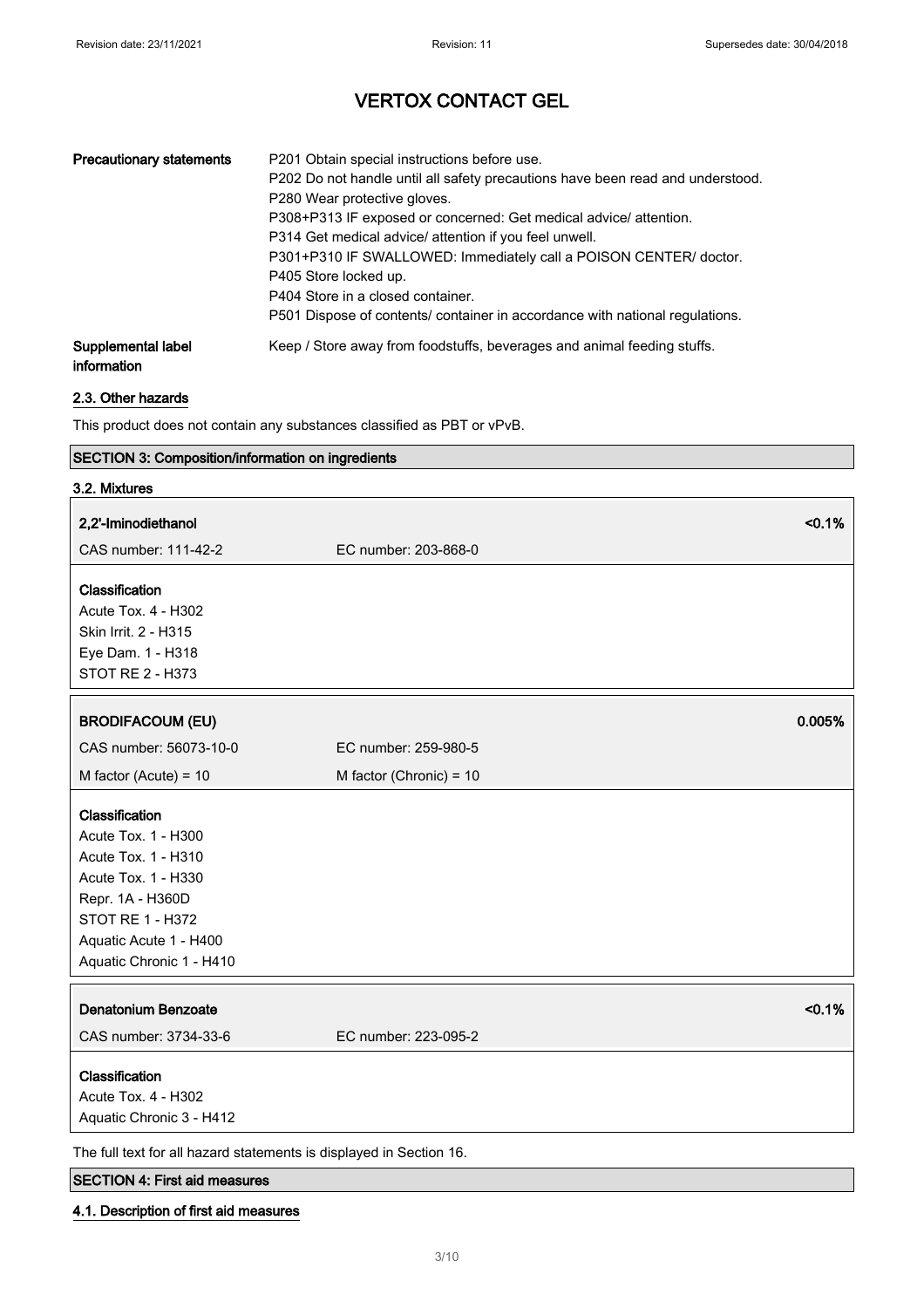| <b>General information</b>                                       | In case of accident or if you feel unwell, seek medical advice immediately (show the label<br>where possible). Advice for Medical Doctors: Brodifacoum is an indirect anti-coagulant.<br>Phytomenadione, Vitamin K, is antidotal. Determin prothrombin time not less than 18 hours<br>after consumption. If elevated, administer Vitamin K1 until prothrombin time normalises.<br>Continue determination of prothrombin time for two weeks after withdrawal of antidote and<br>resume treatment if elevation occurs in that time. |  |
|------------------------------------------------------------------|-----------------------------------------------------------------------------------------------------------------------------------------------------------------------------------------------------------------------------------------------------------------------------------------------------------------------------------------------------------------------------------------------------------------------------------------------------------------------------------------------------------------------------------|--|
| Inhalation                                                       | Due to the physical nature of this product, exposure by this route is unlikely. IF INHALED:<br>Move affected person to fresh air and keep warm and at rest in a position comfortable for<br>breathing. Get medical attention if symptoms are severe or persist.                                                                                                                                                                                                                                                                   |  |
| Ingestion                                                        | Rinse mouth thoroughly with water. Do not induce vomiting. Get medical attention<br>immediately.                                                                                                                                                                                                                                                                                                                                                                                                                                  |  |
| <b>Skin contact</b>                                              | May cause irritation to susceptible persons. Immediately take off all contaminated clothing.<br>Wash skin thoroughly with soap and water. Get medical attention if symptoms are severe or<br>persist after washing.                                                                                                                                                                                                                                                                                                               |  |
| Eye contact                                                      | May cause eye irritation to susceptible persons. Rinse immediately with plenty of water and<br>seek medical advice.                                                                                                                                                                                                                                                                                                                                                                                                               |  |
| <b>Protection of first aiders</b>                                | First aid personnel should wear appropriate protective equipment during any rescue.                                                                                                                                                                                                                                                                                                                                                                                                                                               |  |
| 4.2. Most important symptoms and effects, both acute and delayed |                                                                                                                                                                                                                                                                                                                                                                                                                                                                                                                                   |  |
| General information                                              | The severity of the symptoms described will vary dependent on the concentration and the<br>length of exposure.                                                                                                                                                                                                                                                                                                                                                                                                                    |  |
| Inhalation                                                       | Unlikely to present an inhalation hazard. If symptoms develop move the exposed person to<br>fresh air. Immediately obtain medical advice.                                                                                                                                                                                                                                                                                                                                                                                         |  |
| Ingestion                                                        | Rinse mouth. Do NOT induce vomiting. Call a doctor immediately.                                                                                                                                                                                                                                                                                                                                                                                                                                                                   |  |
| <b>Skin contact</b>                                              | May cause irritation.                                                                                                                                                                                                                                                                                                                                                                                                                                                                                                             |  |
| Eye contact                                                      | May be slightly irritating to eyes.                                                                                                                                                                                                                                                                                                                                                                                                                                                                                               |  |
|                                                                  | 4.3. Indication of any immediate medical attention and special treatment needed                                                                                                                                                                                                                                                                                                                                                                                                                                                   |  |
| Notes for the doctor                                             | Treat symptomatically.                                                                                                                                                                                                                                                                                                                                                                                                                                                                                                            |  |
| <b>SECTION 5: Firefighting measures</b>                          |                                                                                                                                                                                                                                                                                                                                                                                                                                                                                                                                   |  |
| 5.1. Extinguishing media                                         |                                                                                                                                                                                                                                                                                                                                                                                                                                                                                                                                   |  |
| Suitable extinguishing media                                     | The product is not flammable. Extinguish with alcohol-resistant foam, carbon dioxide, dry<br>powder or water fog. Use fire-extinguishing media suitable for the surrounding fire.                                                                                                                                                                                                                                                                                                                                                 |  |
| Unsuitable extinguishing<br>media                                | Do not use water jet as an extinguisher, as this will spread the fire.                                                                                                                                                                                                                                                                                                                                                                                                                                                            |  |
| 5.2. Special hazards arising from the substance or mixture       |                                                                                                                                                                                                                                                                                                                                                                                                                                                                                                                                   |  |
| Specific hazards                                                 | None known.                                                                                                                                                                                                                                                                                                                                                                                                                                                                                                                       |  |
| <b>Hazardous combustion</b><br>products                          | Thermal decomposition or combustion products may include the following substances:<br>Harmful gases or vapours.                                                                                                                                                                                                                                                                                                                                                                                                                   |  |
| 5.3. Advice for firefighters                                     |                                                                                                                                                                                                                                                                                                                                                                                                                                                                                                                                   |  |
| Protective actions during<br>firefighting                        | Avoid breathing fire gases or vapours. Evacuate area. Cool containers exposed to heat with<br>water spray and remove them from the fire area if it can be done without risk. Cool containers<br>exposed to flames with water until well after the fire is out.                                                                                                                                                                                                                                                                    |  |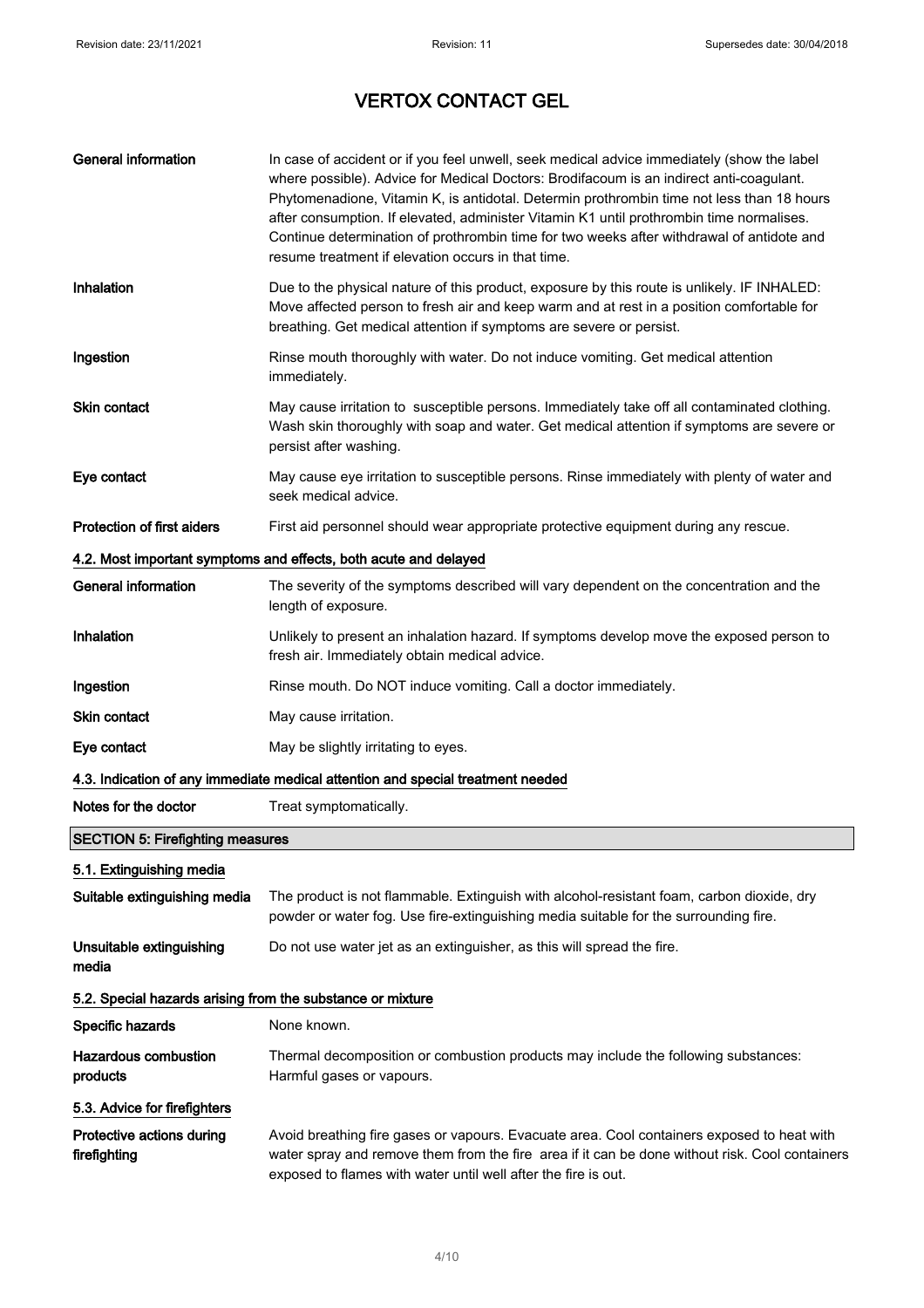| Special protective equipment<br>for firefighters                                                | Wear positive-pressure self-contained breathing apparatus (SCBA) and appropriate protective<br>clothing. Firefighter's clothing conforming to European standard EN469 (including helmets,<br>protective boots and gloves) will provide a basic level of protection for chemical incidents.                                                                                                                                                  |
|-------------------------------------------------------------------------------------------------|---------------------------------------------------------------------------------------------------------------------------------------------------------------------------------------------------------------------------------------------------------------------------------------------------------------------------------------------------------------------------------------------------------------------------------------------|
| <b>SECTION 6: Accidental release measures</b>                                                   |                                                                                                                                                                                                                                                                                                                                                                                                                                             |
|                                                                                                 | 6.1. Personal precautions, protective equipment and emergency procedures                                                                                                                                                                                                                                                                                                                                                                    |
| <b>Personal precautions</b>                                                                     | Wear protective clothing as described in Section 8 of this safety data sheet.                                                                                                                                                                                                                                                                                                                                                               |
| 6.2. Environmental precautions                                                                  |                                                                                                                                                                                                                                                                                                                                                                                                                                             |
| <b>Environmental precautions</b>                                                                | Avoid discharge into drains or watercourses or onto the ground.                                                                                                                                                                                                                                                                                                                                                                             |
| 6.3. Methods and material for containment and cleaning up                                       |                                                                                                                                                                                                                                                                                                                                                                                                                                             |
| Methods for cleaning up                                                                         | Wear protective clothing as described in Section 8 of this safety data sheet. Clear up spills<br>immediately and dispose of waste safely. Collect spillage with a shovel and broom, or similar<br>and reuse, if possible. Collect and place in suitable waste disposal containers and seal<br>securely. Flush contaminated area with plenty of water. Wash thoroughly after dealing with a<br>spillage. For waste disposal, see Section 13. |
| 6.4. Reference to other sections                                                                |                                                                                                                                                                                                                                                                                                                                                                                                                                             |
| Reference to other sections                                                                     | For personal protection, see Section 8. See Section 11 for additional information on health<br>hazards. See Section 12 for additional information on ecological hazards. For waste disposal,<br>see Section 13.                                                                                                                                                                                                                             |
| <b>SECTION 7: Handling and storage</b>                                                          |                                                                                                                                                                                                                                                                                                                                                                                                                                             |
| 7.1. Precautions for safe handling                                                              |                                                                                                                                                                                                                                                                                                                                                                                                                                             |
| <b>Usage precautions</b>                                                                        | Read and follow manufacturer's recommendations. Wear protective clothing as described in<br>Section 8 of this safety data sheet. Keep away from food, drink and animal feeding stuffs.<br>Keep container tightly sealed when not in use.                                                                                                                                                                                                    |
| Advice on general<br>occupational hygiene                                                       | Wash promptly if skin becomes contaminated. Take off contaminated clothing. Wash<br>contaminated clothing before reuse. Wash after use and before eating, smoking and using the<br>toilet.                                                                                                                                                                                                                                                  |
|                                                                                                 | 7.2. Conditions for safe storage, including any incompatibilities                                                                                                                                                                                                                                                                                                                                                                           |
| Storage precautions                                                                             | Keep out of the reach of children. Keep away from food, drink and animal feeding stuffs. Keep<br>only in the original container. Keep container tightly closed, in a cool, well ventilated place.<br>Protect containers from damage. Keep away from oxidising materials, heat and flames.                                                                                                                                                   |
| Storage class                                                                                   | Unspecified storage.                                                                                                                                                                                                                                                                                                                                                                                                                        |
| 7.3. Specific end use(s)                                                                        |                                                                                                                                                                                                                                                                                                                                                                                                                                             |
| Specific end use(s)                                                                             | The identified uses for this product are detailed in Section 1.2.                                                                                                                                                                                                                                                                                                                                                                           |
| Usage description                                                                               | Ready to use rodenticide containing 50 ppm Brodifacoum.                                                                                                                                                                                                                                                                                                                                                                                     |
| <b>SECTION 8: Exposure controls/Personal protection</b>                                         |                                                                                                                                                                                                                                                                                                                                                                                                                                             |
| 8.1. Control parameters<br>Occupational exposure limits<br>Glycerine<br>WEL 8Hr limit mg/m3: 10 |                                                                                                                                                                                                                                                                                                                                                                                                                                             |

## 8.2. Exposure controls

Appropriate engineering controls

Provide adequate ventilation.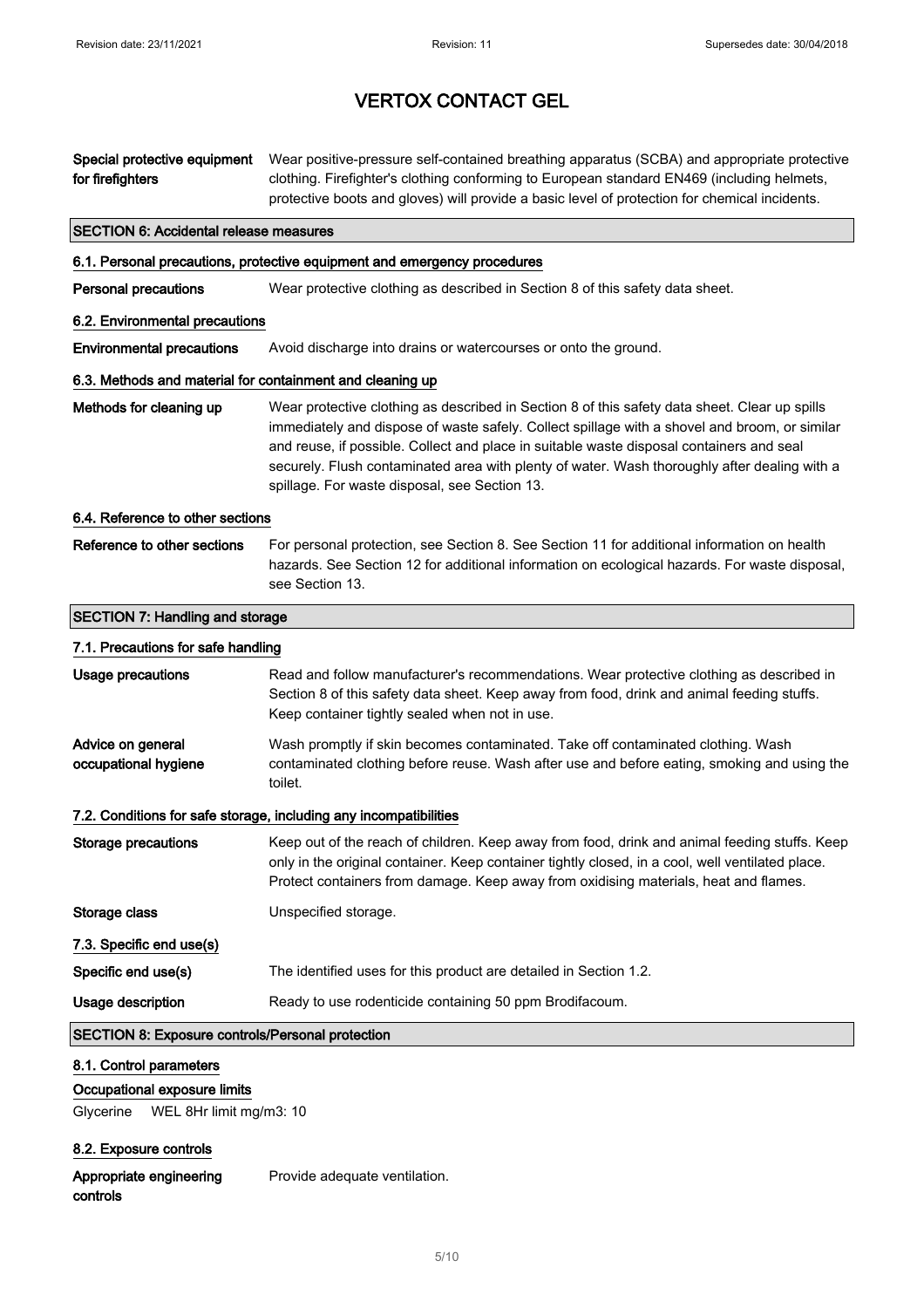| Personal protection                       | Keep away from food stuffs.                                                                                                           |
|-------------------------------------------|---------------------------------------------------------------------------------------------------------------------------------------|
| Eye/face protection                       | Avoid contact with eyes.                                                                                                              |
| Hand protection                           | Suitable chemical resistant gloves are recommended for professional users.                                                            |
| Other skin and body<br>protection         | Personal protective equipment for the body should be selected based on the task being<br>performed and the risks involved.            |
| Hygiene measures                          | Wash hands thoroughly after handling. Do not eat, drink or smoke when using this product.<br>Wash contaminated clothing before reuse. |
| <b>Respiratory protection</b>             | Provide adequate ventilation.                                                                                                         |
| <b>Environmental exposure</b><br>controls | Keep container tightly sealed when not in use. Avoid release to the environment.                                                      |

## SECTION 9: Physical and chemical properties

## 9.1. Information on basic physical and chemical properties

| Appearance                                      | Gel.                            |
|-------------------------------------------------|---------------------------------|
| Colour                                          | Blue, Red.                      |
| Odour                                           | Slight.                         |
| Odour threshold                                 | No information available.       |
| pH                                              | No information available.       |
| <b>Melting point</b>                            | Not relevant.                   |
| Initial boiling point and range                 | No information available.       |
| Flash point                                     | No information available.       |
| <b>Evaporation rate</b>                         | No information available.       |
| <b>Evaporation factor</b>                       | No information available.       |
| Flammability (solid, gas)                       | combustible                     |
| Upper/lower flammability or<br>explosive limits | No information available.       |
| Other flammability                              | No information available.       |
| Vapour pressure                                 | Not relevant.                   |
| <b>Vapour density</b>                           | Not relevant.                   |
| <b>Relative density</b>                         | No information available.       |
| <b>Bulk density</b>                             | No information available.       |
| Solubility(ies)                                 | No information available.       |
| <b>Partition coefficient</b>                    | Not relevant.                   |
| Auto-ignition temperature                       | No information available.       |
| <b>Decomposition Temperature</b>                | No information available.       |
| <b>Viscosity</b>                                | No information available.       |
| <b>Explosive properties</b>                     | Not considered to be explosive. |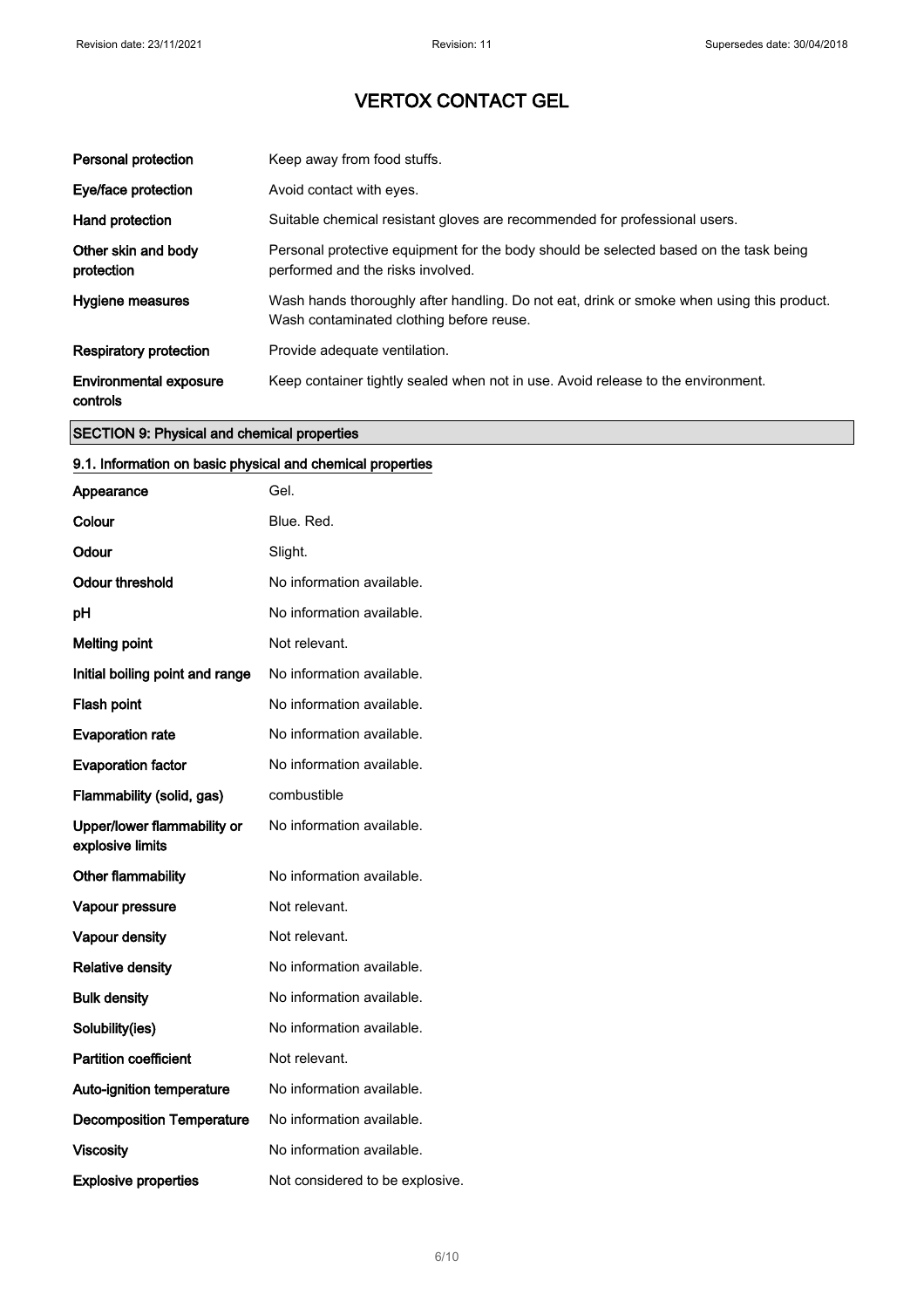| of a flame                                                           | Explosive under the influence Not considered to be explosive.                                                                                                           |  |
|----------------------------------------------------------------------|-------------------------------------------------------------------------------------------------------------------------------------------------------------------------|--|
| <b>Oxidising properties</b>                                          | Not oxidising.                                                                                                                                                          |  |
| 9.2. Other information                                               |                                                                                                                                                                         |  |
| <b>SECTION 10: Stability and reactivity</b>                          |                                                                                                                                                                         |  |
| 10.1. Reactivity                                                     |                                                                                                                                                                         |  |
| Reactivity                                                           | There are no known reactivity hazards associated with this product.                                                                                                     |  |
| 10.2. Chemical stability                                             |                                                                                                                                                                         |  |
| <b>Stability</b>                                                     | Stable at normal ambient temperatures and when used as recommended. Stable under the<br>prescribed storage conditions.                                                  |  |
| 10.3. Possibility of hazardous reactions                             |                                                                                                                                                                         |  |
| Possibility of hazardous<br>reactions                                | No potentially hazardous reactions known.                                                                                                                               |  |
| 10.4. Conditions to avoid                                            |                                                                                                                                                                         |  |
| <b>Conditions to avoid</b>                                           | There are no known conditions that are likely to result in a hazardous situation.                                                                                       |  |
| 10.5. Incompatible materials                                         |                                                                                                                                                                         |  |
| <b>Materials to avoid</b>                                            | Keep away from oxidising materials, heat and flames.                                                                                                                    |  |
| 10.6. Hazardous decomposition products                               |                                                                                                                                                                         |  |
| Hazardous decomposition<br>products                                  | Does not decompose when used and stored as recommended. Thermal decomposition or<br>combustion products may include the following substances: Harmful gases or vapours. |  |
| <b>SECTION 11: Toxicological information</b>                         |                                                                                                                                                                         |  |
| 11.1. Information on toxicological effects                           |                                                                                                                                                                         |  |
| Acute toxicity - oral<br>Notes (oral LD <sub>50</sub> )              | >2000 mg/kg                                                                                                                                                             |  |
| Acute toxicity - dermal<br>Notes (dermal LD <sub>50</sub> )          | >2000 mg/kg                                                                                                                                                             |  |
| Acute toxicity - inhalation<br>Notes (inhalation LC <sub>50</sub> )  | >5 mg/l (Dust)                                                                                                                                                          |  |
| Skin corrosion/irritation<br>Animal data                             | Based on available data the classification criteria are not met.                                                                                                        |  |
| Serious eye damage/irritation<br>Serious eye damage/irritation       | Based on available data the classification criteria are not met.                                                                                                        |  |
| <b>Respiratory sensitisation</b><br><b>Respiratory sensitisation</b> | Based on available data the classification criteria are not met.                                                                                                        |  |
| Skin sensitisation<br>Skin sensitisation                             | Based on available data the classification criteria are not met.                                                                                                        |  |
| Germ cell mutagenicity<br>Genotoxicity - in vitro                    | Based on available data the classification criteria are not met.                                                                                                        |  |
| Carcinogenicity                                                      |                                                                                                                                                                         |  |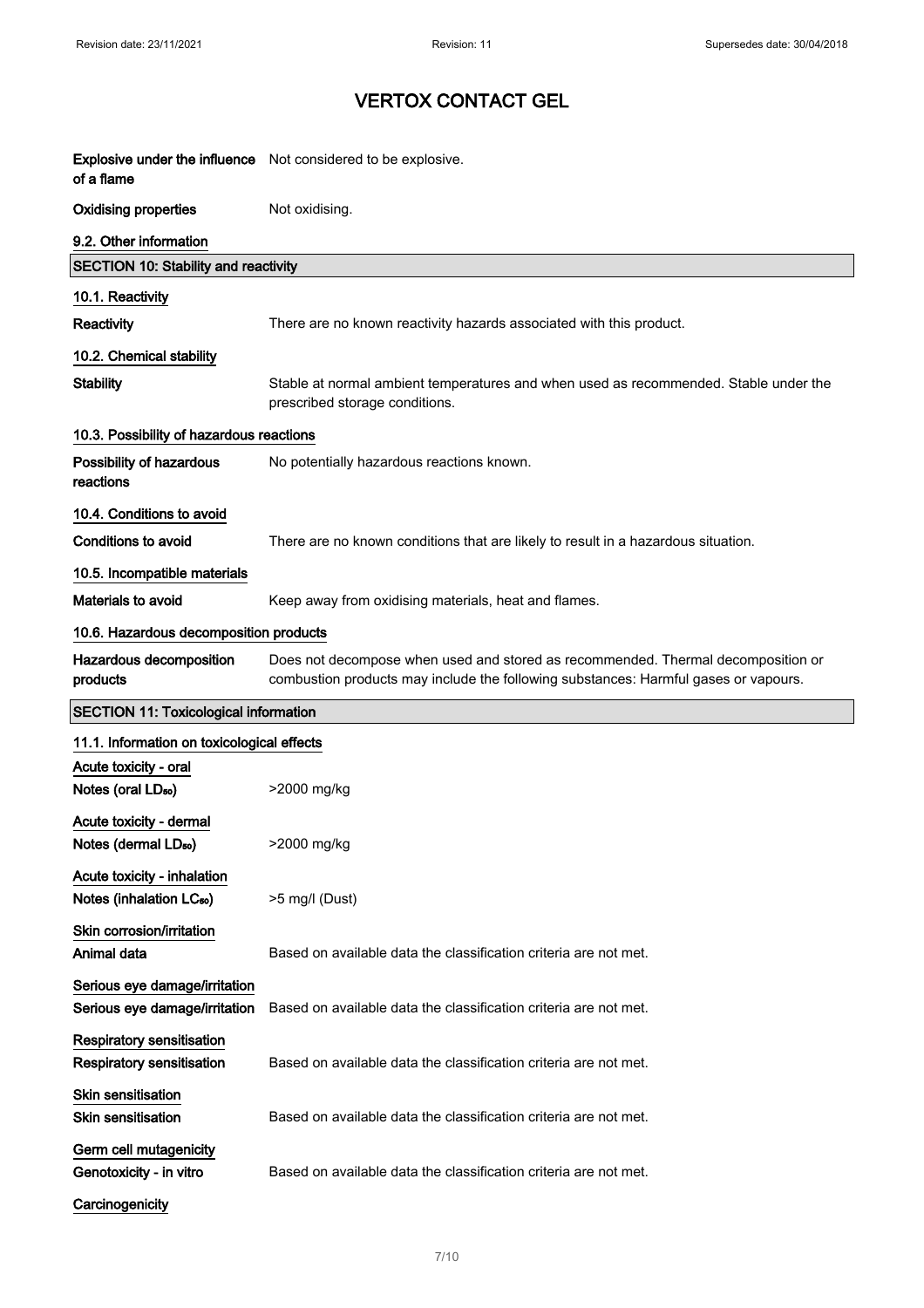| Carcinogenicity                                    | Based on available data the classification criteria are not met.                                                                                                                                   |
|----------------------------------------------------|----------------------------------------------------------------------------------------------------------------------------------------------------------------------------------------------------|
| <b>IARC</b> carcinogenicity                        | None of the ingredients are listed or exempt.                                                                                                                                                      |
| Reproductive toxicity                              |                                                                                                                                                                                                    |
| Reproductive toxicity - fertility                  | Based on available data the classification criteria are not met.                                                                                                                                   |
| Reproductive toxicity -<br>development             | May damage the unborn child.                                                                                                                                                                       |
| Specific target organ toxicity - single exposure   |                                                                                                                                                                                                    |
| STOT - single exposure                             | Not classified as a specific target organ toxicant after a single exposure.                                                                                                                        |
| Specific target organ toxicity - repeated exposure |                                                                                                                                                                                                    |
| STOT - repeated exposure                           | STOT RE 2 - H373 May cause damage to organs through prolonged or repeated exposure.                                                                                                                |
| <b>Aspiration hazard</b><br>Aspiration hazard      | Not relevant. Solid.                                                                                                                                                                               |
| <b>General information</b>                         | Avoid contact during pregnancy/while nursing. The severity of the symptoms described will<br>vary dependent on the concentration and the length of exposure.                                       |
| Inhalation                                         | No specific symptoms known.                                                                                                                                                                        |
| Ingestion                                          | See section 4 - First Aid                                                                                                                                                                          |
| Skin contact                                       | Prolonged contact may cause dryness of the skin.                                                                                                                                                   |
| Eye contact                                        | No specific symptoms known.                                                                                                                                                                        |
| Route of exposure                                  | Ingestion Inhalation Skin and/or eye contact                                                                                                                                                       |
| <b>Toxicity of ingredients</b>                     | Denatonium Benzoate: LD50 Oral (Rat) = 584 mg/kg LC50 (Rat) 4h: >8.7 mg/l Brodifacoum<br>Acute Oral ≤5mg/kg Acute Dermal ≤50mg/kg Acute Inhalation ≤0.05mg/kg (Commission<br>Regulation 2016/1179) |
| <b>SECTION 12: Ecological information</b>          |                                                                                                                                                                                                    |
| <b>Ecotoxicity</b>                                 | Not regarded as dangerous for the environment. However, large or frequent spills may have<br>hazardous effects on the environment.                                                                 |
| 12.1. Toxicity                                     |                                                                                                                                                                                                    |
| <b>Toxicity</b>                                    | Based on available data the classification criteria are not met.                                                                                                                                   |
| 12.2. Persistence and degradability                |                                                                                                                                                                                                    |
|                                                    | Persistence and degradability The degradability of the product is not known.                                                                                                                       |
| 12.3. Bioaccumulative potential                    |                                                                                                                                                                                                    |
| <b>Bioaccumulative potential</b>                   | No data available on bioaccumulation.                                                                                                                                                              |
| <b>Partition coefficient</b>                       | Not relevant.                                                                                                                                                                                      |
| 12.4. Mobility in soil                             |                                                                                                                                                                                                    |
| <b>Mobility</b>                                    | No data available.                                                                                                                                                                                 |
| 12.5. Results of PBT and vPvB assessment           |                                                                                                                                                                                                    |
| 12.6. Other adverse effects                        |                                                                                                                                                                                                    |
| Other adverse effects                              | Toxic to mammals, including domesticated animals and birds if ingested. Exposure of non-<br>target animals should be prevented.                                                                    |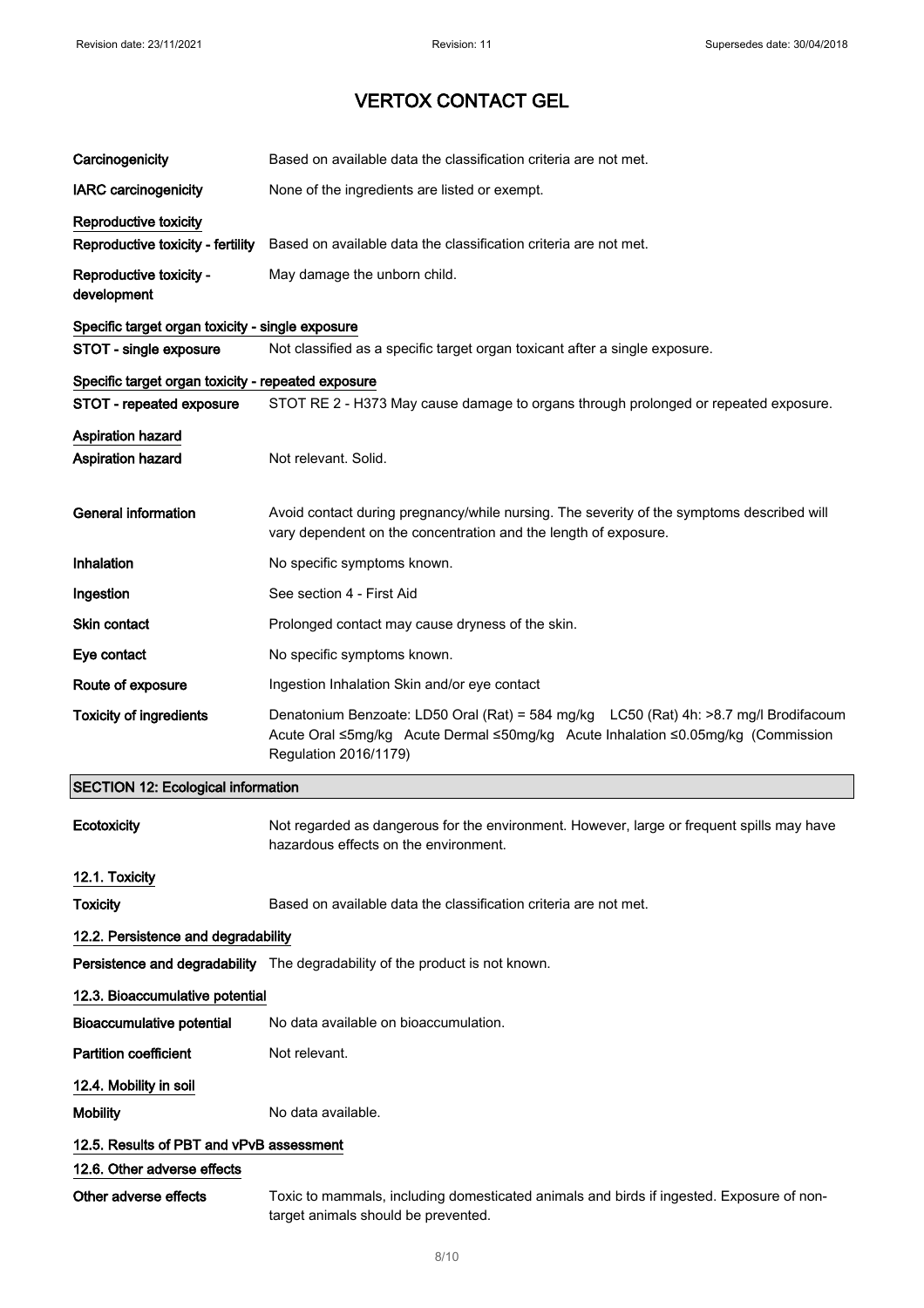| <b>Toxicity of ingredients</b>             | <b>Brodifacoum</b>                                                                                                                                                        | Daphnia EC50/48Hr = $0.25$ mg/l Rainbow trout LC50/96Hr = $0.042$ mg/l |  |
|--------------------------------------------|---------------------------------------------------------------------------------------------------------------------------------------------------------------------------|------------------------------------------------------------------------|--|
| <b>SECTION 13: Disposal considerations</b> |                                                                                                                                                                           |                                                                        |  |
| 13.1. Waste treatment methods              |                                                                                                                                                                           |                                                                        |  |
| General information                        | This material and its container must be disposed of in a safe way.                                                                                                        |                                                                        |  |
| <b>Disposal methods</b>                    | Dispose of in accordance with applicable regional, national, and local laws and regulations.<br>Dispose of Contaminated packaging as unused product unless fully cleaned. |                                                                        |  |
| Waste class                                | Waste disposal key number from EWC is 20 01 19 (Pesticides)                                                                                                               |                                                                        |  |
| <b>SECTION 14: Transport information</b>   |                                                                                                                                                                           |                                                                        |  |

General The product is not covered by international regulations on the transport of dangerous goods (IMDG, IATA, ADR/RID).

## 14.1. UN number

Not applicable.

## 14.2. UN proper shipping name

Not applicable.

#### 14.3. Transport hazard class(es)

No transport warning sign required.

#### 14.4. Packing group

Not applicable.

## 14.5. Environmental hazards

Environmentally hazardous substance/marine pollutant No.

#### 14.6. Special precautions for user

Not applicable.

### 14.7. Transport in bulk according to Annex II of MARPOL and the IBC Code

Transport in bulk according to Not applicable. Annex II of MARPOL 73/78 and the IBC Code

## SECTION 15: Regulatory information 15.1. Safety, health and environmental regulations/legislation specific for the substance or mixture National regulations **Health and Safety at Work etc. Act 1974** (as amended). The Carriage of Dangerous Goods and Use of Transportable Pressure Equipment Regulations 2009 (SI 2009 No. 1348) (as amended) ["CDG 2009"]. EH40/2005 Workplace exposure limits. EU legislation Regulation (EC) No 1907/2006 of the European Parliament and of the Council of 18 December 2006 concerning the Registration, Evaluation, Authorisation and Restriction of

Chemicals (REACH) (as amended). Commission Regulation (EU) No 2015/830 of 28 May 2015. Regulation (EC) No 1272/2008 of the European Parliament and of the Council of 16 December 2008 on classification, labelling and packaging of substances and mixtures (as amended).